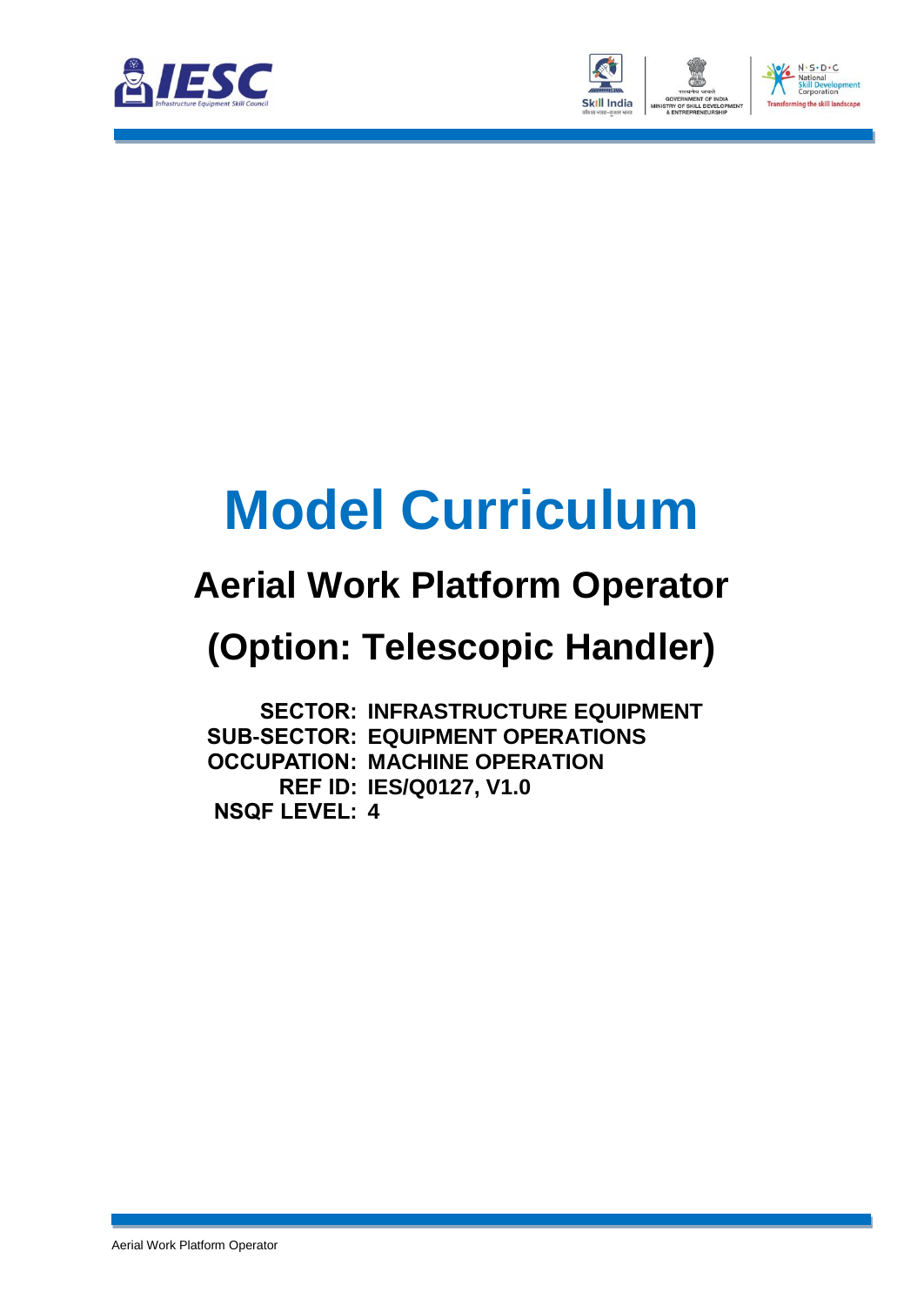



| Skill India<br>allest vest-gent vote | <b>E</b> iesc<br>Certificate                                                                                                                                                   | $S \cdot D \cdot C$<br>elooment<br>orporation.<br><b>Transforming the skill landscape</b> |
|--------------------------------------|--------------------------------------------------------------------------------------------------------------------------------------------------------------------------------|-------------------------------------------------------------------------------------------|
|                                      | <b>CURRICULUM COMPLIANCE TO</b><br>QUALIFICATION PACK - NATIONAL OCCUPATIONAL STANDARDS                                                                                        |                                                                                           |
|                                      | is hereby issued by the                                                                                                                                                        |                                                                                           |
|                                      | INFRASTRUCTURE EQUIPMENT SKILL COUNCIL                                                                                                                                         |                                                                                           |
|                                      | for the                                                                                                                                                                        |                                                                                           |
|                                      | <b>MODEL CURRICULUM</b>                                                                                                                                                        |                                                                                           |
|                                      | Complying to National Occupational Standards of Job Role/ Qualification Pack:<br>' Aerial Work Platform Operator (Option:Telescopic Handler' QP No. 'IES/ Q 0127 NSQF Level 4' |                                                                                           |
|                                      |                                                                                                                                                                                |                                                                                           |
| Date of Issuance:                    | April 1st, 2018                                                                                                                                                                |                                                                                           |
| Valid up to:                         | March 31 <sup>st</sup> , 2020                                                                                                                                                  | Authorized Signatory<br>(Infrastructure Equipment Skill Council)                          |
|                                      | * Valid up to the next review date of the Qualification Pack                                                                                                                   |                                                                                           |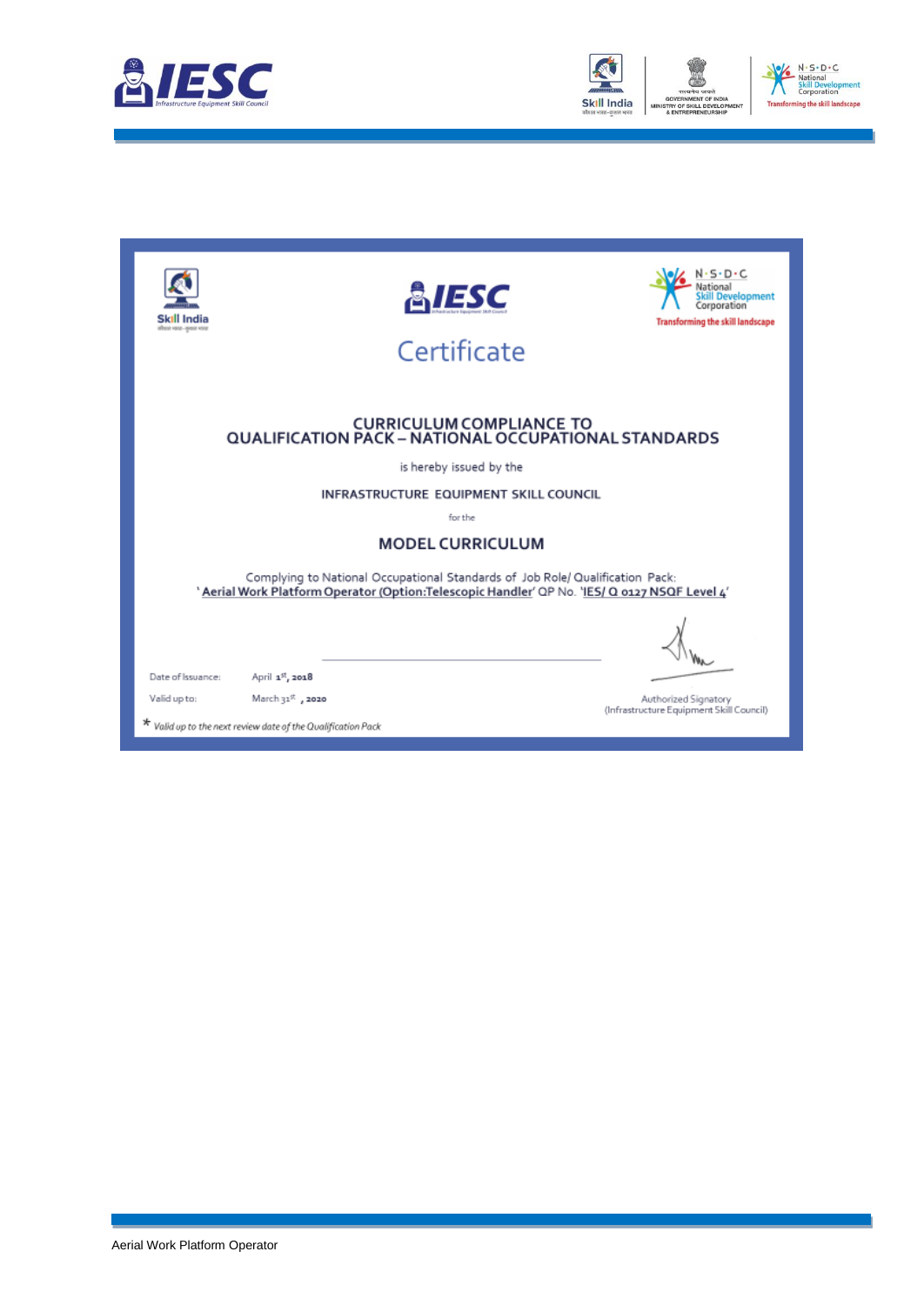



### **TABLE OF CONTENTS**

<span id="page-2-2"></span><span id="page-2-1"></span><span id="page-2-0"></span>

| 1. Curriculum                    | 01  |
|----------------------------------|-----|
| 2. Trainer Pre-requisites        | 07  |
| 3. Annexure: Assessment Criteria | 08. |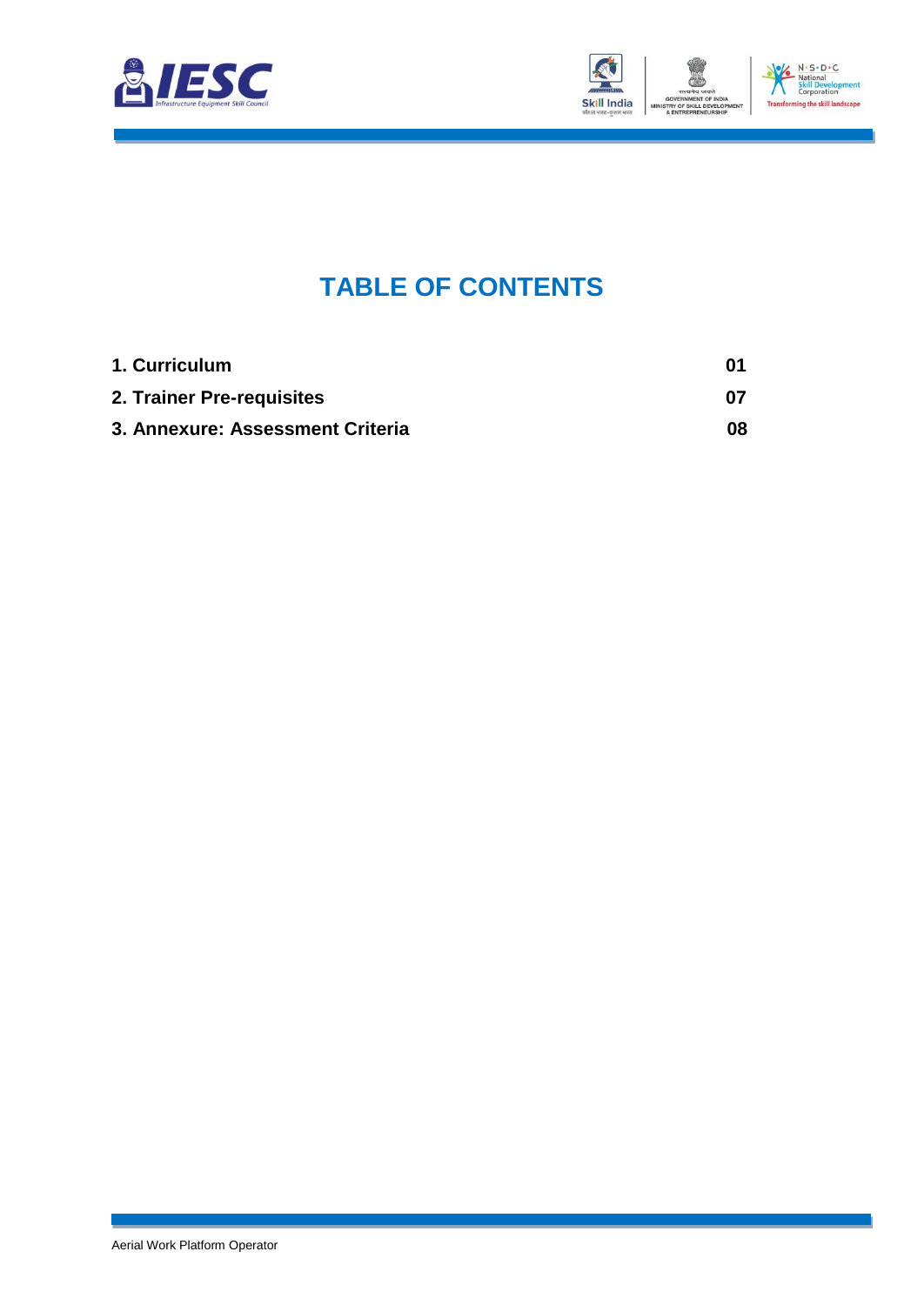



## <span id="page-3-0"></span>**[Aerial Work Platform](#page-2-0) [Operator](#page-2-0) (Option: Telescopic Handler)**

#### **CURRICULUM / SYLLABUS**

This program is aimed at training candidates for the job of "Aerial Work Platform Operator (Option: Telescopic Handler)", in the "Infrastructure Equipment" Sector/Industry and aims at building the following key competencies amongst the learner

| <b>Program Name</b>                              |                                                                                         | Aerial Work Platform Operator (Option: Telescopic Handler)                                                                                                                                                                                                                                                                                                                                                                                                                                                                                                                                                                                                                                                                                                                                                                                                                                                                                                     |              |
|--------------------------------------------------|-----------------------------------------------------------------------------------------|----------------------------------------------------------------------------------------------------------------------------------------------------------------------------------------------------------------------------------------------------------------------------------------------------------------------------------------------------------------------------------------------------------------------------------------------------------------------------------------------------------------------------------------------------------------------------------------------------------------------------------------------------------------------------------------------------------------------------------------------------------------------------------------------------------------------------------------------------------------------------------------------------------------------------------------------------------------|--------------|
| <b>Qualification Pack Name</b><br>& Reference ID | IES/Q0127                                                                               |                                                                                                                                                                                                                                                                                                                                                                                                                                                                                                                                                                                                                                                                                                                                                                                                                                                                                                                                                                |              |
| <b>Version No.</b>                               | 1.0                                                                                     | <b>Version Update Date</b>                                                                                                                                                                                                                                                                                                                                                                                                                                                                                                                                                                                                                                                                                                                                                                                                                                                                                                                                     | 28 June 2018 |
| <b>Pre-requisites to</b><br><b>Training</b>      | Class 8th                                                                               | 1 to 2 years' experience in material handling at work site                                                                                                                                                                                                                                                                                                                                                                                                                                                                                                                                                                                                                                                                                                                                                                                                                                                                                                     |              |
| <b>Training Outcomes</b>                         | <b>Compulsory</b><br>devices.<br>$\bullet$<br>and time frame.<br>$\bullet$<br>$\bullet$ | After completing this programme, participants will be able to:<br>Conduct pre-operation checks on aerial work platform by<br>inspecting, preparing and testing the functions of all controls and<br>systems of the machine including its monitoring and safety<br>Carry out aerial work platform operations by inspecting the<br>worksite, understanding the task, planning the methodology and<br>executing it precisely and safely within the allotted resources<br>Carry out regular maintenance of aerial work platform by<br>selecting and carrying out the relevant service schedule,<br>diagnosing and rectifying common faults, compiling and<br>submitting reports as per organisations policy.<br>Comply with worksite health and safety guidelines by<br>following processes and procedures related to personal<br>protective equipment, basic first aid for common injuries at work<br>site, emergency evacuation and disposal of hazardous waste. |              |
|                                                  | Option 1<br>troubleshooting.                                                            | Operate and maintain a telescopic handler by preparing the<br>machine and executing the tasks safely within the allotted time<br>and resources, carrying out regular maintenance and simple                                                                                                                                                                                                                                                                                                                                                                                                                                                                                                                                                                                                                                                                                                                                                                    |              |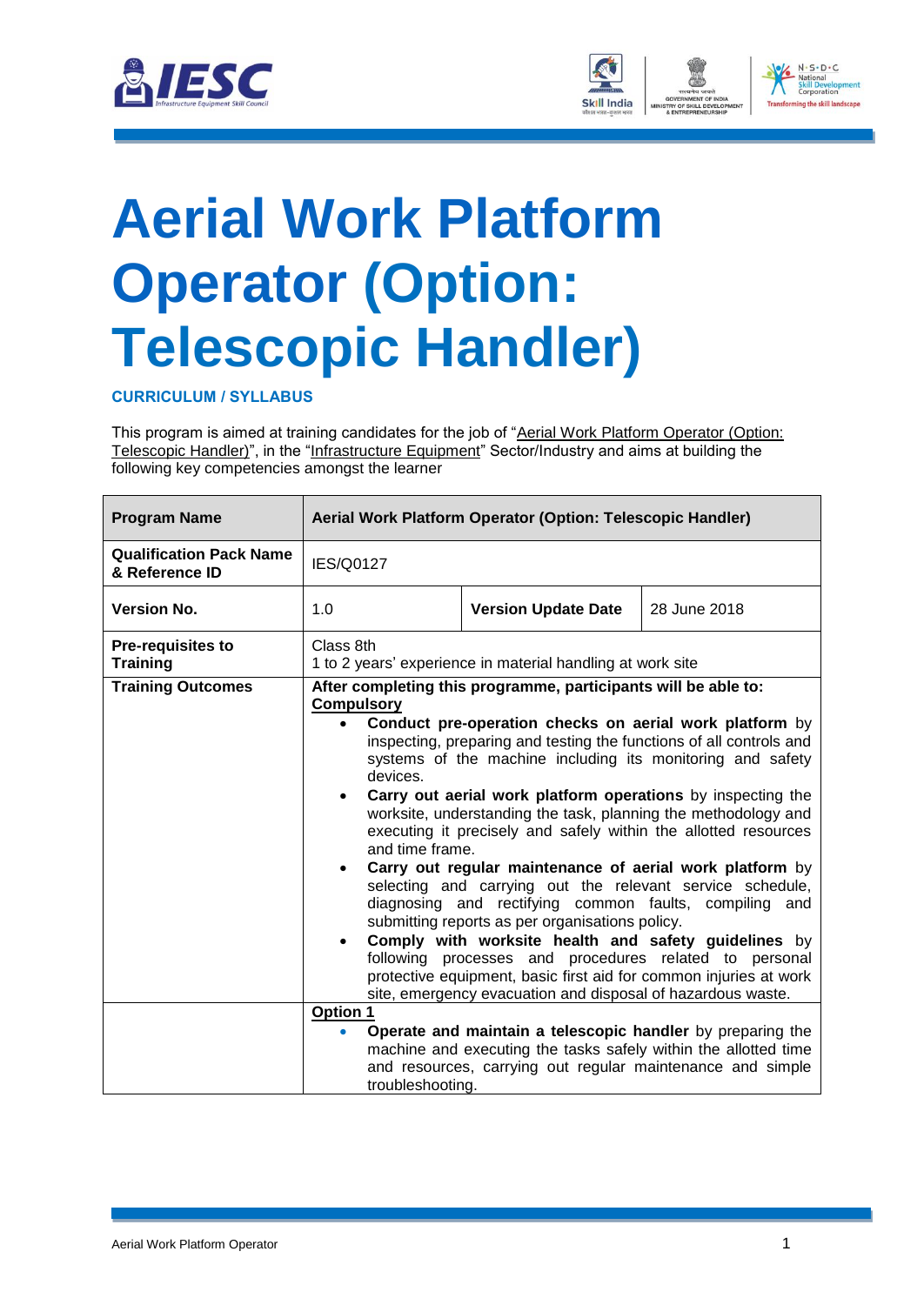



This course encompasses  $\underline{4}$  out of  $\underline{4}$  Compulsory National Occupational Standards (NOS)  $\underline{1}$  out of  $\underline{1}$ Option NOS of "Aerial Work Platform Operator (Option: Telescopic Handler)" Qualification Pack issued by "Infrastructure Equipment Skill Council".

#### COMPULSORY NOS

| Sr.<br>No.     | <b>Module</b>                                                                                                                                                                                                               | <b>Key Learning Outcomes</b>                                                                                                                                                                                                                                                                                                                                                                                                                                                                                                                                                                                                                                                                                                                                                                                                                                                                                                                                                                                                                                                                                                                                                                                                                                                                                                                                                                                   | <b>Equipment Required</b>                                                                                                                                                                                                                                                                                                 |
|----------------|-----------------------------------------------------------------------------------------------------------------------------------------------------------------------------------------------------------------------------|----------------------------------------------------------------------------------------------------------------------------------------------------------------------------------------------------------------------------------------------------------------------------------------------------------------------------------------------------------------------------------------------------------------------------------------------------------------------------------------------------------------------------------------------------------------------------------------------------------------------------------------------------------------------------------------------------------------------------------------------------------------------------------------------------------------------------------------------------------------------------------------------------------------------------------------------------------------------------------------------------------------------------------------------------------------------------------------------------------------------------------------------------------------------------------------------------------------------------------------------------------------------------------------------------------------------------------------------------------------------------------------------------------------|---------------------------------------------------------------------------------------------------------------------------------------------------------------------------------------------------------------------------------------------------------------------------------------------------------------------------|
| 1              | <b>Carry out pre-</b><br>operation checks on<br>aerial work platform<br><b>Theory Duration</b><br>(hh:mm)<br>08:00<br><b>Practical Duration</b><br>(hh:mm)<br>16:00<br><b>Corresponding NOS</b><br>Code<br><b>IES/N0179</b> | Inspect machine and critical structure for<br>$\bullet$<br>cracks/damages<br>and<br>hose<br>lines<br>including clamps/ couplers for leakages.<br>Inspect condition of tires, air pressure,<br>$\bullet$<br>tightness of bolts and nuts.<br>Inspect work platform, carrying basket<br>$\bullet$<br>including linkages and extension slides<br>for correctness<br>Inspect and replenish as necessary fluid<br>$\bullet$<br>levels in the engine (fuel, lube, coolant),<br>hydraulic transmission systems<br>Inspect and lubricate all greasing points/<br>$\bullet$<br>pivots / pins of all moving parts and<br>components.<br>Operate all control levers/sticks, and<br>$\bullet$<br>check all gauges, switches, lights and<br>horns are functional<br>Operate and check lower operating<br>$\bullet$<br>controls override the upper controls of<br>boom lift equipment.<br>Acquire<br>the<br>ability<br>to<br>read<br>and<br>٠<br>comprehend<br>basic<br>signs,<br>symbols,<br>diagrams, charts and decals on the<br>equipment.<br>Communicate information & instructions<br>$\bullet$<br>using correct tech terms and phrases to<br>team members /supervisor in a clear and<br>concise manner.<br>Maintain a logbook to record all checks<br>$\bullet$<br>/activities carried out before starting<br>operations.<br>Report defects and problems in time<br>$\bullet$<br>and, if beyond his scope, escalate as | Aerial Work Platform<br>$\bullet$<br>with<br>standard<br>tools,<br>accessories<br>and<br>equipment.<br>Class room with audio-<br>video system<br>Manufacturers O and<br>$\bullet$<br>M Manual & Video<br>Safety video<br>$\bullet$<br>PPE Items & Safety<br>$\bullet$<br>Gear<br>Open ground<br>$\bullet$                 |
| $\overline{2}$ | <b>Operate aerial work</b><br>platform.<br><b>Theory Duration</b><br>(hh:mm)<br>18:00<br><b>Practical Duration</b><br>(hh:mm)<br>36:00<br><b>Corresponding NOS</b><br><b>Code</b><br><b>IES/N0180</b>                       | necessary<br>Formulate the methodology for execution<br>$\bullet$<br>of tasks as per the site conditions and<br>operational instructions/guidelines.<br>Inspect the work site and entry/exit<br>$\bullet$<br>obstructions<br>routes<br>for<br>like<br>any<br>trenches/cuttings and overhead power<br>lines<br>Ascertain stability and gradient of ground<br>$\bullet$<br>to support both machine and workmen,<br>and set outriggers ensuring stability.<br>Start the engine as per procedure and<br>$\bullet$<br>check functioning of all the controls and<br>monitoring devices /aids.<br>Operate the machine by lowering the<br>٠<br>platform for workmen to enter; and                                                                                                                                                                                                                                                                                                                                                                                                                                                                                                                                                                                                                                                                                                                                      | Work Platform<br>Aerial<br>$\bullet$<br>with<br>standard<br>tools,<br>accessories<br>and<br>equipment.<br>Class room with audio-<br>$\bullet$<br>video system<br>Manufacturers O and<br>$\bullet$<br>M Manual & Video<br>Safety video<br>$\bullet$<br>PPE Items & Safety<br>$\bullet$<br>Gear<br>Open ground<br>$\bullet$ |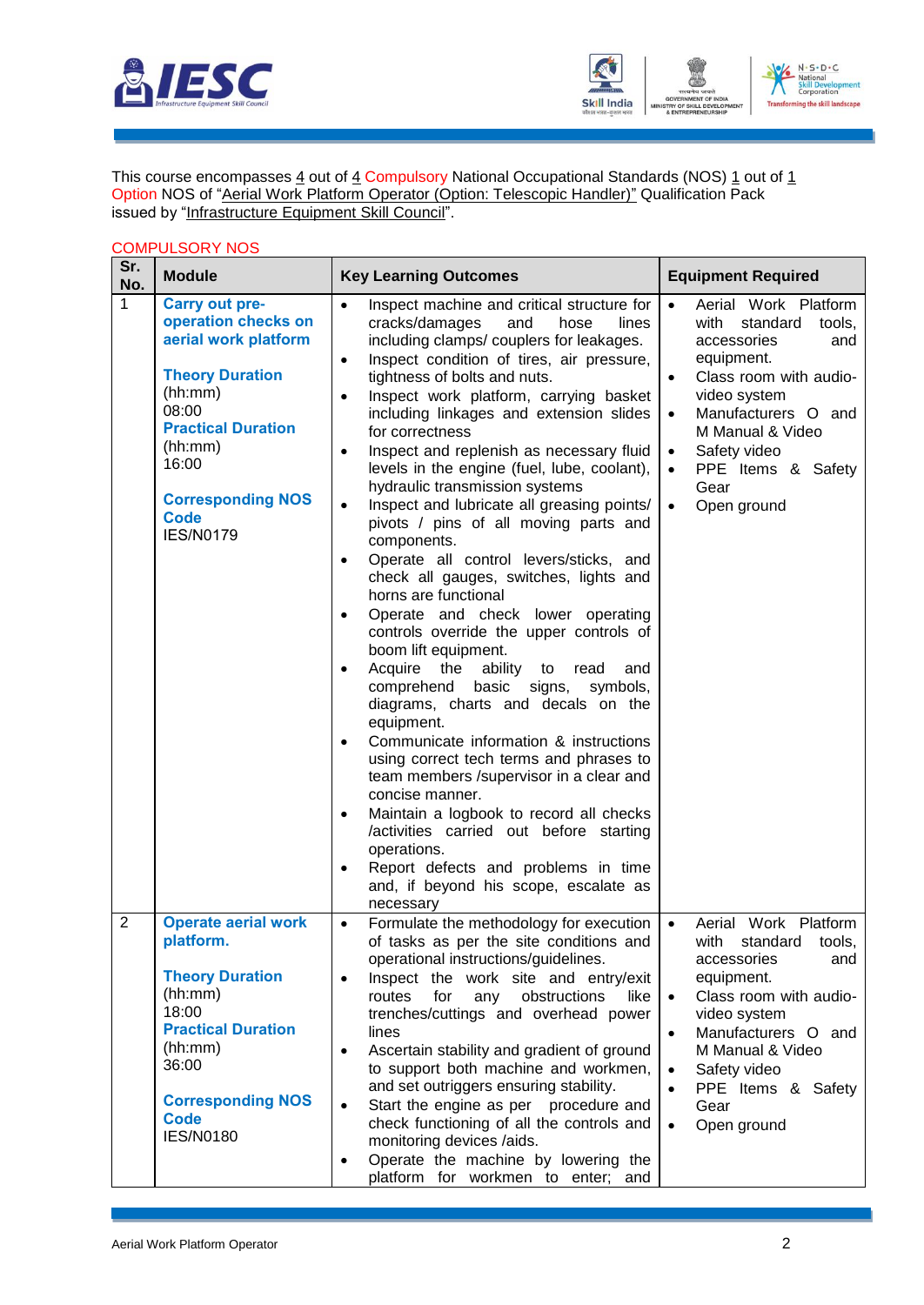





| Sr.<br>No. | <b>Module</b>                                                                                                                                                                                                                                               | <b>Key Learning Outcomes</b>                                                                                                                                                                                                                                                                                                                                                                                                                                                                                                                                                                                                                                                                                                                                                                                                                                                                                                                                                                                                                                                                                                                                                                                                       | <b>Equipment Required</b>                                                                                                                                                                                                                                                                                                               |
|------------|-------------------------------------------------------------------------------------------------------------------------------------------------------------------------------------------------------------------------------------------------------------|------------------------------------------------------------------------------------------------------------------------------------------------------------------------------------------------------------------------------------------------------------------------------------------------------------------------------------------------------------------------------------------------------------------------------------------------------------------------------------------------------------------------------------------------------------------------------------------------------------------------------------------------------------------------------------------------------------------------------------------------------------------------------------------------------------------------------------------------------------------------------------------------------------------------------------------------------------------------------------------------------------------------------------------------------------------------------------------------------------------------------------------------------------------------------------------------------------------------------------|-----------------------------------------------------------------------------------------------------------------------------------------------------------------------------------------------------------------------------------------------------------------------------------------------------------------------------------------|
|            |                                                                                                                                                                                                                                                             | extending boom lift slowly to the work<br>area<br>Monitor the safe<br>boom extension /<br>$\bullet$<br>operating range<br>the<br>as per<br>load<br>capacities chart<br>Identify operational slowdowns<br>and<br>$\bullet$<br>initiate necessary actions to rectify the<br>issues in time<br>Terminate operations by placing boom<br>lift in stowed position; uninstalling<br>outriggers, parking the machine and<br>shutting down the engine.<br>Inspect for damages; leaks etc and<br>report / take appropriate action as laid<br>down<br>Maintain a logbook to record all activities<br>carried out during the aerial work<br>platform operations.<br>Achieve<br>high levels<br>of<br>customer<br>$\bullet$<br>satisfaction by ensuring quality service is                                                                                                                                                                                                                                                                                                                                                                                                                                                                       |                                                                                                                                                                                                                                                                                                                                         |
| 3          | <b>Carry out routine</b><br>maintenance and<br>troubleshooting of an<br>aerial work platform.<br><b>Theory Duration</b><br>(hh:mm)<br>08:00<br><b>Practical Duration</b><br>(hh:mm)<br>16:00<br><b>Corresponding NOS</b><br><b>Code</b><br><b>IES/N0181</b> | delivered as committed<br>Determine the service requirement as<br>$\bullet$<br>per the parameters<br>listed<br>in the<br>maintenance schedule<br>Position the machine correctly and safely<br>$\bullet$<br>before carrying out any maintenance<br>activity<br>Inspect machine for damaged / cracked<br>$\bullet$<br>parts / components and rectify as<br>necessary<br>Inspect and check functioning of all<br>$\bullet$<br>panels /<br>mechanisms<br>control<br>and<br>monitoring devices.<br>Inspect engine, hydraulic, electrical and<br>$\bullet$<br>transmission systems and service the<br>various<br>the<br>components<br>as<br>per<br>guidelines.<br>Inspect and service the work platform /<br>$\bullet$<br>carrying basket as laid down in the<br>maintenance manual<br>Inspect wheel rims, tires for damages<br>$\bullet$<br>and correct air pressure; wheel nuts for<br>tightness<br>Diagnose the defect/ problem and rectify<br>using appropriate tools/eqpt; if need be<br>take advice from supervisor<br>Complete documentation on prescribed<br>$\bullet$<br>formats completed legibly and in time.<br>Report defects and problems in time and<br>$\bullet$<br>escalate, if<br>beyond his scope,<br>as<br>necessary | Aerial Work Platform<br>$\bullet$<br>standard<br>with<br>tools,<br>accessories<br>and<br>equipment.<br>Class room with audio-<br>$\bullet$<br>video system<br>Manufacturers O and<br>$\bullet$<br>M Manual & Video<br>Safety video<br>$\bullet$<br>PPE Items & Safety<br>$\bullet$<br>Gear<br>Lab/workshop/covered<br>$\bullet$<br>shed |
| 4          | <b>Comply with</b><br><b>Worksite Health and</b><br><b>Safety Guidelines</b>                                                                                                                                                                                | Comply with all safety, health, security<br>$\bullet$<br>environmental<br>regulations<br>and<br>and<br>guidelines at the worksite                                                                                                                                                                                                                                                                                                                                                                                                                                                                                                                                                                                                                                                                                                                                                                                                                                                                                                                                                                                                                                                                                                  | Aerial Work Platform<br>$\bullet$<br>with<br>standard<br>tools,<br>accessories<br>and                                                                                                                                                                                                                                                   |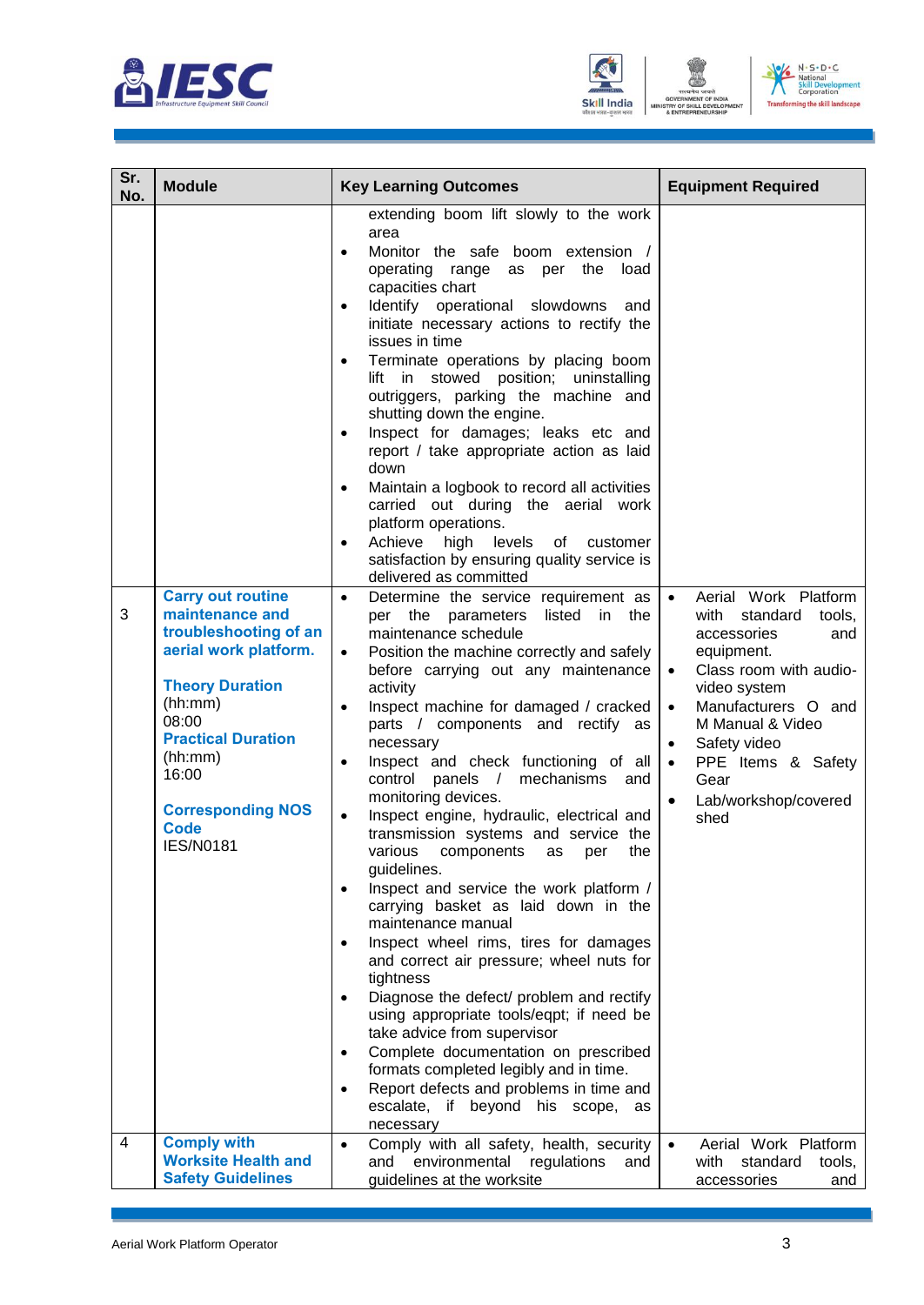





| Sr.<br>No. | <b>Module</b>                                                                                                                                              | <b>Key Learning Outcomes</b>                                                                                                                                                                                                                                                                                                                                                                                                                                                                                                                                                                                                                                                                                                                                                                                                                                                                                                                                                                                                                 | <b>Equipment Required</b>                                                                                                                                                                                              |
|------------|------------------------------------------------------------------------------------------------------------------------------------------------------------|----------------------------------------------------------------------------------------------------------------------------------------------------------------------------------------------------------------------------------------------------------------------------------------------------------------------------------------------------------------------------------------------------------------------------------------------------------------------------------------------------------------------------------------------------------------------------------------------------------------------------------------------------------------------------------------------------------------------------------------------------------------------------------------------------------------------------------------------------------------------------------------------------------------------------------------------------------------------------------------------------------------------------------------------|------------------------------------------------------------------------------------------------------------------------------------------------------------------------------------------------------------------------|
|            | <b>Theory Duration</b><br>(hh:mm)<br>06:00<br><b>Practical Duration</b><br>(hh:mm)<br>12:00<br><b>Corresponding NOS</b><br><b>Code</b><br><b>IES/N7601</b> | Utilise Personal Protective Equipment<br>(PPE) and other safety gear related to<br>protection of body in an effective<br>manner.<br>Follow<br>safety<br>during<br>measures<br>$\bullet$<br>operations to ensure that the health and<br>safety of all including members of the<br>publics is not at risk.<br>Handle the transportation, storage and<br>$\bullet$<br>disposal of hazardous materials and<br>waste in compliance with workshop<br>safety<br>health,<br>and<br>environmental<br>guidelines<br>Operate various types and grades of fire<br>extinguishers, as applicable to the<br>different categories of equipment<br>Support in administering basic first aid<br>$\bullet$<br>and report to concerned staff in case of<br>an accident<br>Respond promptly and appropriately to<br>an accident/ incident or emergency<br>within<br>limits<br>of one's<br>roles<br>and<br>responsibilities<br>Record and report essential details<br>related to operations, incidents<br>or<br>accidents as per the organisation's<br>procedures. | equipment.<br>Class room with audio-<br>$\bullet$<br>video system<br>Organisation's ESH /<br>$\bullet$<br>Safety video<br>PPE Items & Safety<br>Gear<br>Firefighting equipment<br>& Charts<br>First Aid Kit and Charts |
|            | <b>Total Duration</b>                                                                                                                                      | <b>Unique Equipment Required:</b>                                                                                                                                                                                                                                                                                                                                                                                                                                                                                                                                                                                                                                                                                                                                                                                                                                                                                                                                                                                                            |                                                                                                                                                                                                                        |
|            | <b>Theory Duration</b><br>40:00<br><b>Practical Duration</b><br>80:00                                                                                      | Aerial Work Platform and or Telescopic Material Handler with standard<br>$\bullet$<br>tools, accessories and equipment.<br>Class room with audio-video projection system<br>$\bullet$<br>Manufacturers O and M Manual & Video<br>$\bullet$<br>Safety video<br>$\bullet$<br>PPE Equipment: Helmet, gloves, earplugs, goggles, safety shoes<br>$\bullet$<br>Firefighting equipment and 'How to Use' Charts<br>$\bullet$<br>First Aid Box and 'How to Do' Charts<br>Open ground and Lab/Workshop/Covered Shed                                                                                                                                                                                                                                                                                                                                                                                                                                                                                                                                   |                                                                                                                                                                                                                        |

### OPTIONS (Optional to choose any or all or none)

| <b>OPTION 1: Telescopic Handler</b> |
|-------------------------------------|
|-------------------------------------|

| Sr.<br>No. | <b>Module</b>                                                                                                                                                 | <b>Key Learning Outcomes</b>                                                                                                                                                                                                                                                                                                                                                                                                                 | <b>Equipment Required</b>                                                                                                                                                                                                                                                                      |
|------------|---------------------------------------------------------------------------------------------------------------------------------------------------------------|----------------------------------------------------------------------------------------------------------------------------------------------------------------------------------------------------------------------------------------------------------------------------------------------------------------------------------------------------------------------------------------------------------------------------------------------|------------------------------------------------------------------------------------------------------------------------------------------------------------------------------------------------------------------------------------------------------------------------------------------------|
| 1          | <b>Operate and maintain</b><br>telescopic handler<br>equipment<br><b>Theory Duration</b><br>(hh:mm)<br>08:00<br><b>Practical Duration</b><br>(hh:mm)<br>16:00 | Inspect machine and critical structure for<br>cracks/damages and<br>hose<br>lines<br>including clamps/couplers for leakages.<br>Inspect condition of tires, air pressure,<br>tightness of bolts and nuts.<br>Inspect and replenish as necessary fluid<br>levels in the engine (fuel, lube, coolant),<br>hydraulic transmission systems<br>Inspect and lubricate all greasing points/<br>pivots / pins of all moving parts and<br>components. | Handler<br>Telescopic<br>$\bullet$<br>with standard<br>tools,<br>accessories<br>and<br>equipment.<br>Class room with audio-<br>$\bullet$<br>video system<br>Manufacturers O<br>$\bullet$<br>and<br>M Manual & Video<br>Safety video<br>$\bullet$<br>PPE Items &<br>Safety<br>$\bullet$<br>Gear |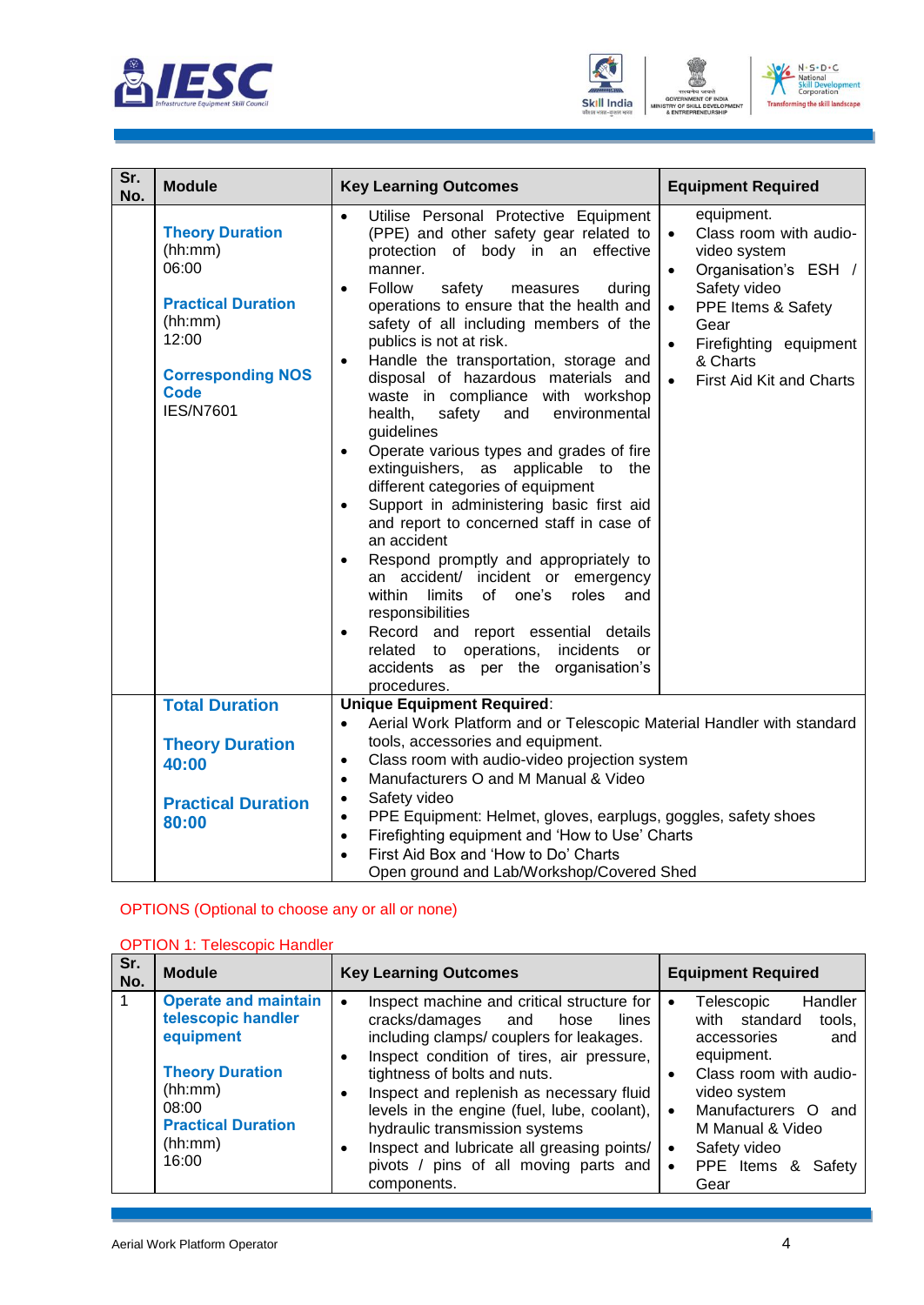

![](_page_7_Picture_1.jpeg)

![](_page_7_Picture_2.jpeg)

| Sr.<br>No. | <b>Module</b>                                               | <b>Key Learning Outcomes</b>                                                                                                                                                                                                                                                                                                                                                                                                                                                                                                                                                                                                                                                                                                                                                                                                                                                                                                                                                                                                                                                                                                                                                                                                                                                                                                                                                                                                                                                                                                                                                                                                                                                                                                                                        | <b>Equipment Required</b> |
|------------|-------------------------------------------------------------|---------------------------------------------------------------------------------------------------------------------------------------------------------------------------------------------------------------------------------------------------------------------------------------------------------------------------------------------------------------------------------------------------------------------------------------------------------------------------------------------------------------------------------------------------------------------------------------------------------------------------------------------------------------------------------------------------------------------------------------------------------------------------------------------------------------------------------------------------------------------------------------------------------------------------------------------------------------------------------------------------------------------------------------------------------------------------------------------------------------------------------------------------------------------------------------------------------------------------------------------------------------------------------------------------------------------------------------------------------------------------------------------------------------------------------------------------------------------------------------------------------------------------------------------------------------------------------------------------------------------------------------------------------------------------------------------------------------------------------------------------------------------|---------------------------|
|            | <b>Corresponding NOS</b><br><b>Code</b><br><b>IES/N0182</b> | Operate all control levers/sticks, and<br>$\bullet$<br>check all gauges, switches, lights and<br>horns are functional<br>Understand the task, plan and organise<br>$\bullet$<br>the methodology for execution as per the<br>site conditions.<br>Ascertain stability and gradient of ground<br>$\bullet$<br>to support both machine and load.<br>Determine the operating range based on<br>$\bullet$<br>load capacities; select correct carriage<br>and forks/pallets<br>Position the tele handler in place and<br>$\bullet$<br>retrieve<br>load without moving<br>and<br>repositioning the machine.<br>Engage the load, drive to landing area,<br>extend the boom slowly, place the load<br>and disengage.<br>Drive the machine to parking area and<br>shut down engine after idling for few<br>minutes, as per procedure.<br>Determine the service requirement as<br>$\bullet$<br>per the parameters listed in the<br>maintenance schedule<br>Position the machine correctly and safely<br>before carrying out any maintenance<br>activity<br>Inspect engine, hydraulic, electrical and<br>$\bullet$<br>transmission systems and service the<br>various<br>components<br>per<br>the<br>as<br>guidelines.<br>Diagnose the defect/ problem and rectify<br>$\bullet$<br>using appropriate tools/eqpt; if need be<br>take advice from supervisor<br>Acquire<br>the<br>ability<br>to<br>read<br>and<br>comprehend<br>basic<br>signs,<br>symbols,<br>diagrams, charts and decals on the<br>equipment.<br>Communicate information & instructions<br>using correct tech terms and phrases to<br>team members /supervisor in a clear and<br>concise manner.<br>Maintain a logbook to record all checks<br>/activities carried out before starting and<br>during operations. | Open ground<br>$\bullet$  |
|            |                                                             | Achieve<br>high<br>levels<br>of<br>customer<br>$\bullet$<br>satisfaction by ensuring quality service is<br>delivered as committed                                                                                                                                                                                                                                                                                                                                                                                                                                                                                                                                                                                                                                                                                                                                                                                                                                                                                                                                                                                                                                                                                                                                                                                                                                                                                                                                                                                                                                                                                                                                                                                                                                   |                           |
|            | <b>Total Duration</b>                                       | <b>Unique Equipment Required:</b>                                                                                                                                                                                                                                                                                                                                                                                                                                                                                                                                                                                                                                                                                                                                                                                                                                                                                                                                                                                                                                                                                                                                                                                                                                                                                                                                                                                                                                                                                                                                                                                                                                                                                                                                   |                           |
|            | <b>Theory Duration</b><br>08:00                             | Telescopic Material Handler with standard tools, accessories and<br>$\bullet$<br>equipment.<br>Manufacturers O and M Manual & Video; Safety video<br>$\bullet$<br>PPE Equipment: Helmet, gloves, earplugs, goggles, safety shoes<br>$\bullet$                                                                                                                                                                                                                                                                                                                                                                                                                                                                                                                                                                                                                                                                                                                                                                                                                                                                                                                                                                                                                                                                                                                                                                                                                                                                                                                                                                                                                                                                                                                       |                           |
|            | <b>Practical Duration</b><br>16:00                          | Open ground and Lab/Workshop/Covered Shed<br>$\bullet$                                                                                                                                                                                                                                                                                                                                                                                                                                                                                                                                                                                                                                                                                                                                                                                                                                                                                                                                                                                                                                                                                                                                                                                                                                                                                                                                                                                                                                                                                                                                                                                                                                                                                                              |                           |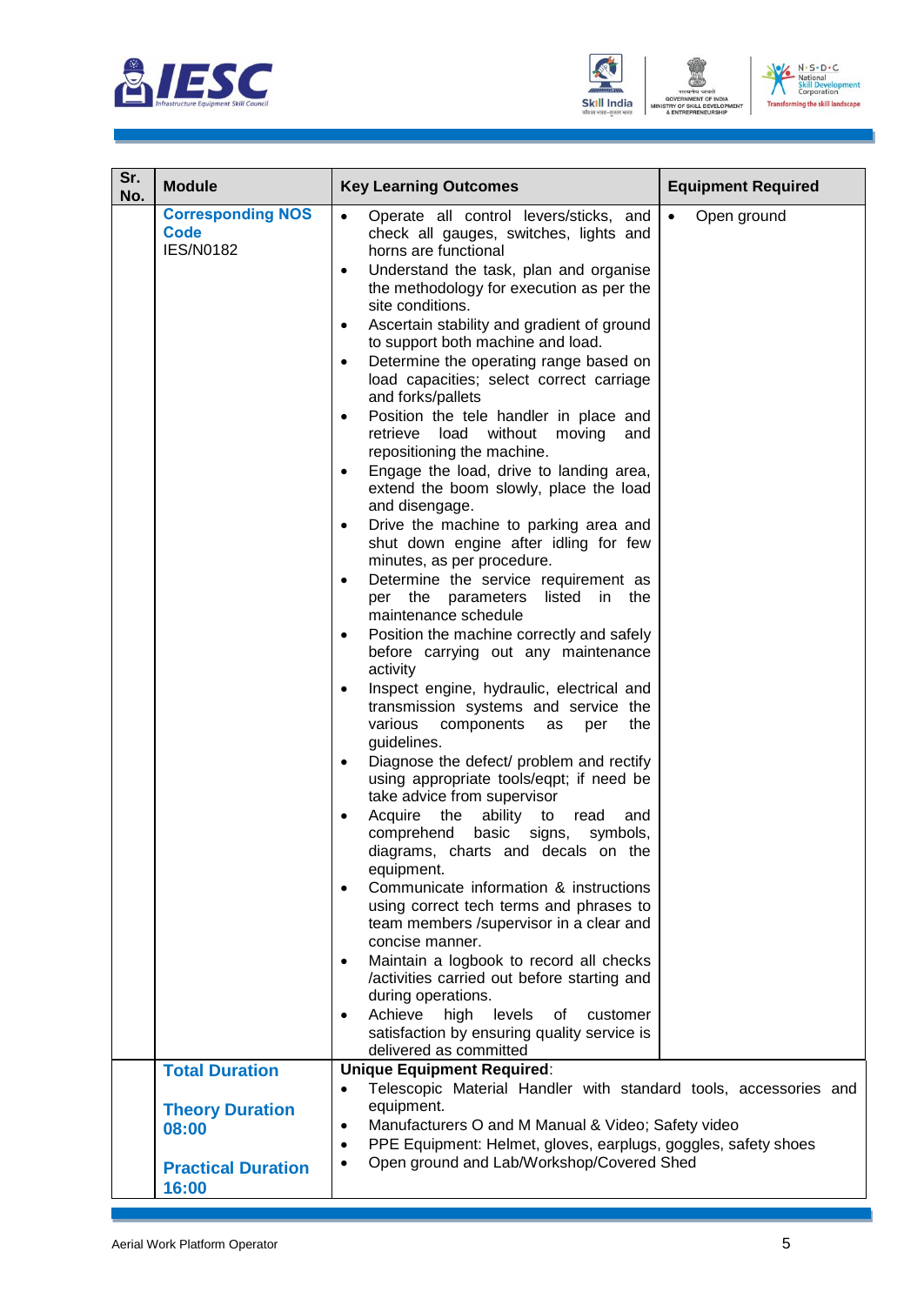![](_page_8_Picture_0.jpeg)

![](_page_8_Picture_1.jpeg)

| <b>GRAND Total Duration</b>                                                                               | <b>Unique Equipment Required:</b>                                                                                                                                                                                                                                                     |
|-----------------------------------------------------------------------------------------------------------|---------------------------------------------------------------------------------------------------------------------------------------------------------------------------------------------------------------------------------------------------------------------------------------|
| <b>Minimum Duration for</b><br>the $QP=$ 120 hrs<br>Theory: 40 hrs<br><b>Practical: 80 hrs</b>            | Aerial Work Platform and or Telescopic Material Handler<br>with standard tools, accessories and equipment.<br>Class room with audio-video projection system<br>Manufacturers O and M Manual & Video<br>$\bullet$<br>Safety video<br>PPE Equipment: Helmet, gloves, earplugs, goggles, |
| <b>Maximum Duration for</b><br>the $QP = 144$ hrs<br><b>48 hrs</b><br>Theory:<br><b>Practical: 96 hrs</b> | safety shoes<br>Firefighting equipment and 'How to Use' Charts<br>$\bullet$<br>First Aid Box and 'How to Do' Charts<br>$\bullet$<br>Open ground and Lab/Workshop/Covered Shed                                                                                                         |

*(This syllabus/ curriculum has been approved by Infrastructure Equipment Skill Council)*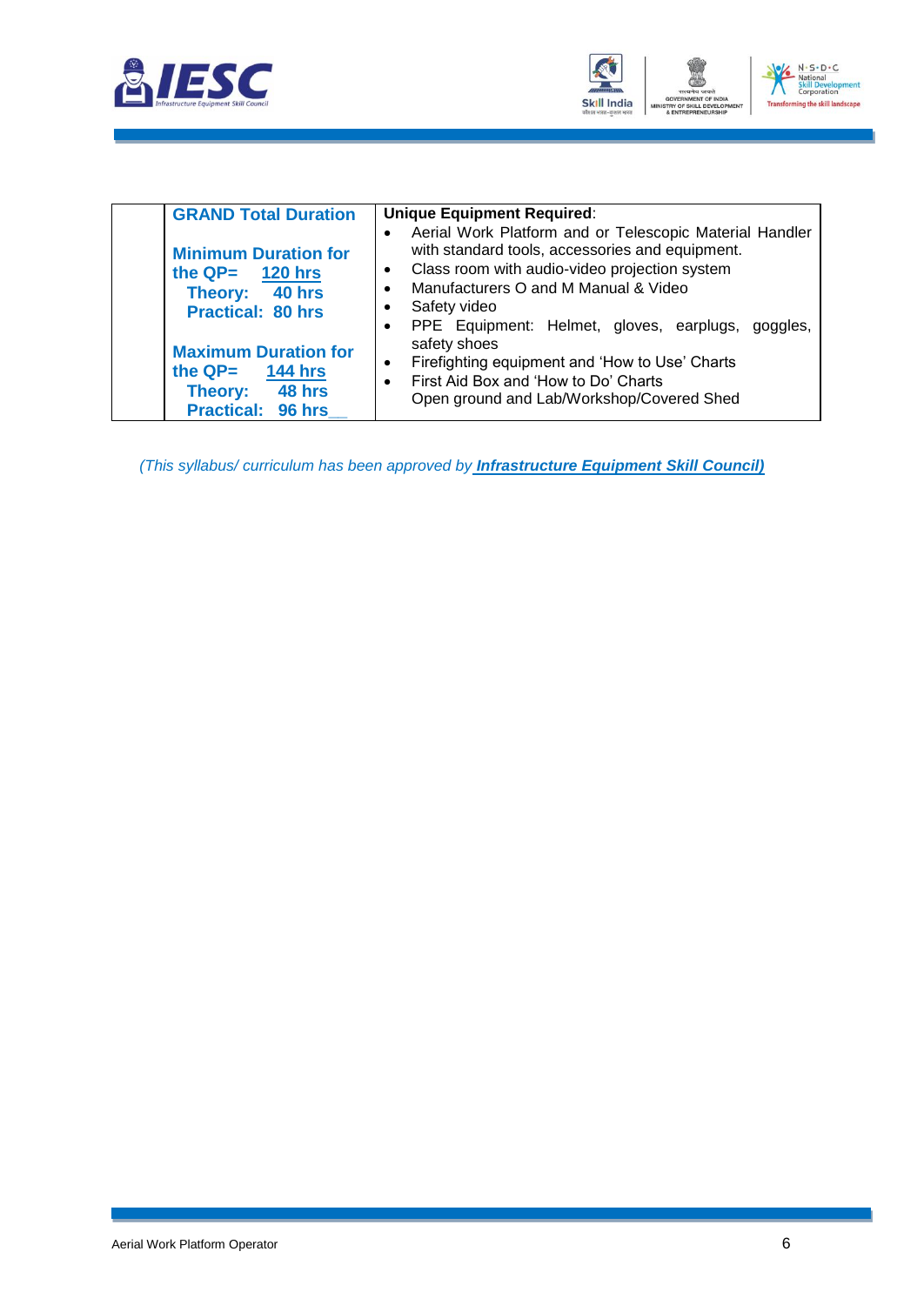![](_page_9_Picture_0.jpeg)

![](_page_9_Picture_1.jpeg)

### <span id="page-9-0"></span>**[Trainer Pre-requisites for Job role: "Aerial Work Platform](#page-2-1) Operator [\(Option: Telescopic Handler\)" mapped to Qualification Pack: "IES/Q0127,](#page-2-1)  [v1.0"](#page-2-1)**

| Sr.<br>No.     | <b>Area</b>                                                   | <b>Details</b>                                                                                                                                                                                                                                                                               |  |
|----------------|---------------------------------------------------------------|----------------------------------------------------------------------------------------------------------------------------------------------------------------------------------------------------------------------------------------------------------------------------------------------|--|
| 1              | <b>Description</b>                                            | To deliver accredited training service, mapping to the curriculum detailed<br>above, in accordance with the Qualification Pack "IES/Q 0127 Version 1.0".                                                                                                                                     |  |
| $\overline{2}$ | <b>Personal</b><br><b>Attributes</b>                          | Aptitude for conducting training, with strong communication and<br>interpersonal skills. Passion for training and developing others; well-<br>organised; and a team player. Eager to learn and keep oneself updated<br>with the latest in the mentioned field.                               |  |
| 3              | <b>Minimum</b><br><b>Educational</b><br><b>Qualifications</b> | Class $10th$                                                                                                                                                                                                                                                                                 |  |
| 4a             | <b>Domain</b><br><b>Certification</b>                         | Certified for Job Role: "Aerial Work Platform Operator (Option: Telescopic<br>Handler)" mapped to QP: "IES/Q 0127 - Version 1.0". Minimum accepted<br>score $70\%$ .<br>Desired: Certification Training in Aerial Work Platform and Telescopic<br>Handler Equipment Operations & Maintenance |  |
| 4b             | <b>Platform</b><br><b>Certification</b>                       | Certified for Job Role: "Trainer" mapped to Qualification Pack: MEP/Q0102.<br>Minimum accepted score 80%.                                                                                                                                                                                    |  |
| 5              | <b>Experience</b>                                             | Have 3 to 4 years' site experience in Aerial Work Platform and<br>$\bullet$<br>Telescopic Handler Operations.<br>Have 1 to 2 years' experience in conducting O and M training<br>programs.                                                                                                   |  |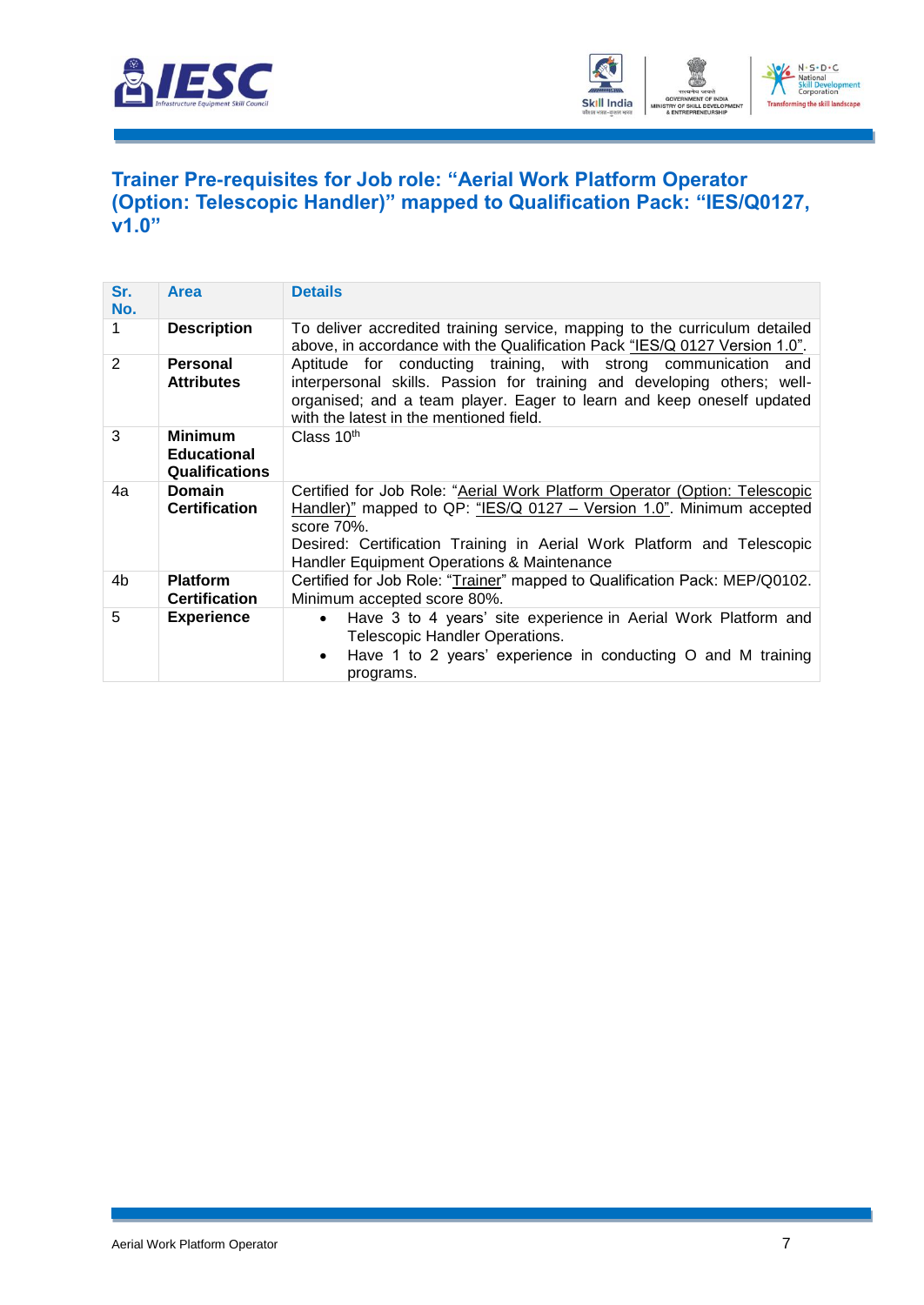![](_page_10_Picture_0.jpeg)

![](_page_10_Picture_1.jpeg)

<span id="page-10-0"></span>

| <b>Assessment Criteria</b>  |                                                                   |
|-----------------------------|-------------------------------------------------------------------|
| Job Role                    | <b>Aerial Work Platform Operator (Option: Telescopic Handler)</b> |
| <b>Qualification Pack</b>   | <b>IES/Q 0127 Version 1.0</b>                                     |
| <b>Sector Skill Council</b> | <b>Infrastructure Equipment</b>                                   |

| Sr.<br>No.     | <b>Guidelines for Assessment</b>                                                                                                                                                                                                                                                           |
|----------------|--------------------------------------------------------------------------------------------------------------------------------------------------------------------------------------------------------------------------------------------------------------------------------------------|
| 1              | Criteria for assessment for each Qualification Pack will be created by the Sector Skill Council.<br>Each Performance Criteria (PC) will be assigned marks proportional to its importance in NOS.<br>SSC will also lay down proportion of marks for Theory and Skills Practical for each PC |
| 2              | The assessment for the theory part will be based on knowledge bank of questions created by<br>the SSC                                                                                                                                                                                      |
| 3              | Assessment will be conducted for all compulsory NOS, and where applicable, on the selected<br>elective/option NOS/set of NOS.                                                                                                                                                              |
| 4              | Individual assessment agencies will create unique question papers for theory part for each<br>candidate at each examination/training center (as per assessment criteria below)                                                                                                             |
| 5.             | Individual assessment agencies will create unique evaluations for skill practical for every<br>student at each examination/training center based on this criterion                                                                                                                         |
| 6              | To pass the Qualification Pack, trainee should score a minimum of 70% of aggregate marks<br>to successfully clear the assessment                                                                                                                                                           |
| $\overline{7}$ | In case of unsuccessful completion, the trainee may seek reassessment on the Qualification<br>Pack                                                                                                                                                                                         |

| <b>Compulsory NOS</b>                                                               |                                         |                                                                                                                                                                          |                  |               | <b>Marks Allocation</b>          |                |
|-------------------------------------------------------------------------------------|-----------------------------------------|--------------------------------------------------------------------------------------------------------------------------------------------------------------------------|------------------|---------------|----------------------------------|----------------|
| <b>Total Marks: 100</b><br><b>Assessment</b><br>outcomes                            | <b>Assessment Criteria for outcomes</b> | <b>Total</b><br><b>Marks</b>                                                                                                                                             | Out<br><b>of</b> | <b>Theory</b> | <b>Skill</b><br><b>Practical</b> |                |
| 1. IES/N0179<br>Carry out Pre-<br>operation<br>checks on<br>Aerial Work<br>Platform | PC <sub>1</sub>                         | check tires for damages and bulges                                                                                                                                       |                  | 3             | 1                                | $\overline{2}$ |
|                                                                                     | PC <sub>2</sub> .                       | check wheels for loose lug bolts, bent<br>rims, cracks                                                                                                                   |                  | 3             | 1                                | 2              |
|                                                                                     | PC <sub>3</sub> .                       | check the<br>equipment<br>for<br>any<br>cracks,<br>misalignment,<br>damage-<br>welds, excess mast movement,<br>locking pins                                              |                  | 3             | 1                                | 2              |
|                                                                                     | PC4.                                    | check the hydraulic system reservoir,<br>engine crankcase, engine coolant,<br>transmission, air filter and axles are<br>filled to the required operating fluid<br>levels | 30               | 4             |                                  | 3              |
|                                                                                     | PC <sub>5</sub> .                       | inspect for defects such as cracked<br>welds, fuel leaks, hydraulic leaks,<br>damaged control cables or wire<br>harness                                                  |                  | 4             | 1                                | 3              |
|                                                                                     | PC <sub>6</sub> .                       | inspect whether work platform and<br>extension slides are clean, dry &<br>clear of debris                                                                                |                  | 3             | 1                                | 2              |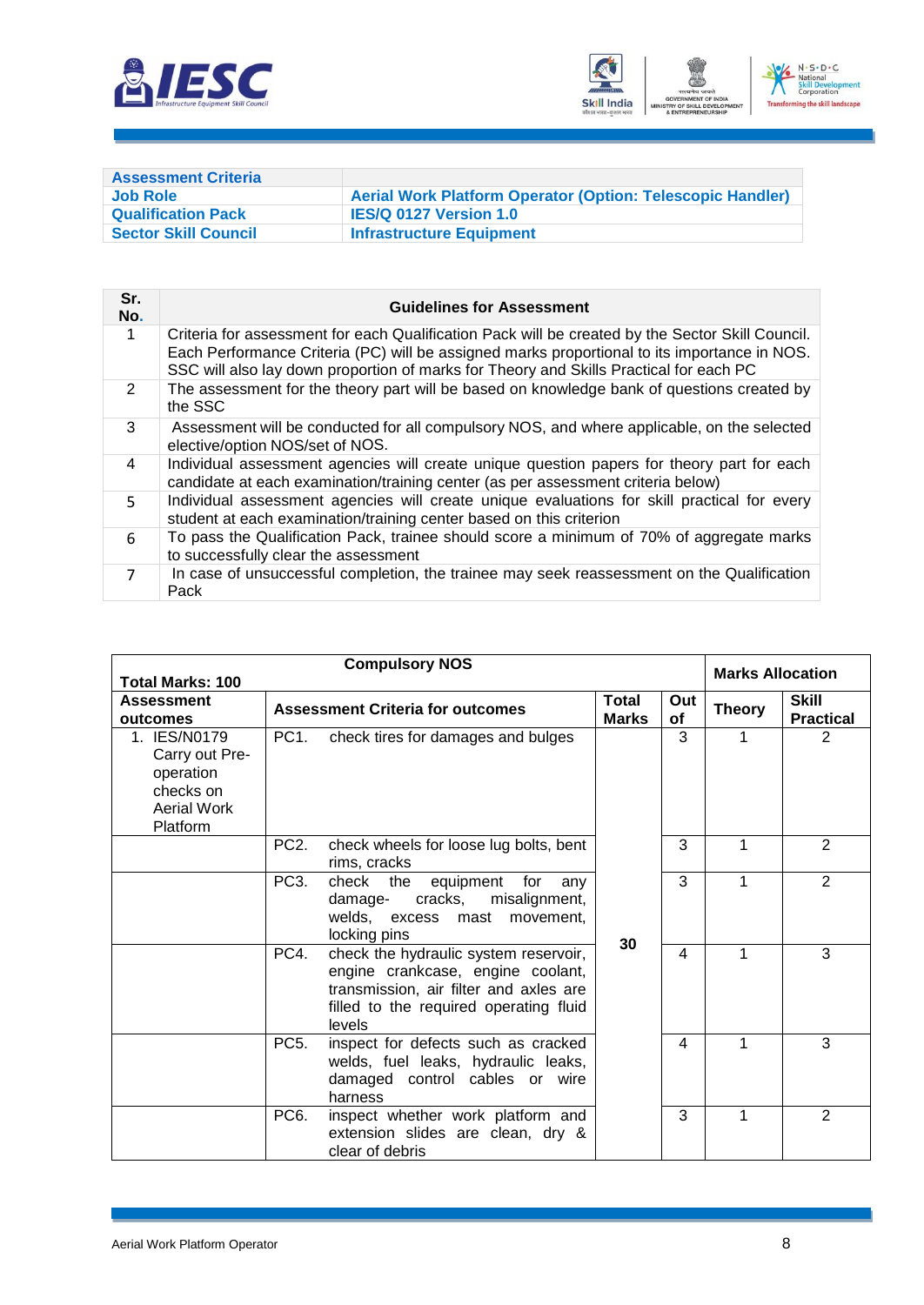![](_page_11_Picture_0.jpeg)

![](_page_11_Picture_1.jpeg)

![](_page_11_Picture_2.jpeg)

ENT

|                                                                                 | PC7.              | check the carrying basket for any<br>physical<br>damages<br>and<br>all<br>the<br>fastenings and linkages for<br>any<br>damages                        |    | 3              | 1            | $\overline{2}$ |
|---------------------------------------------------------------------------------|-------------------|-------------------------------------------------------------------------------------------------------------------------------------------------------|----|----------------|--------------|----------------|
|                                                                                 | PC8.              | whether<br>verify<br>lower<br>operating<br>controls successfully override the<br>upper controls of boom lift equipment                                |    | $\overline{2}$ | 1            | 1              |
|                                                                                 | PC9.              | ensure emergency lowering functions<br>are working                                                                                                    |    | 1.5            | 0.5          | 1              |
|                                                                                 |                   | PC10. fill up the details in the checklist<br>report after<br>inspection<br>of<br>the<br>equipment                                                    |    | $\overline{2}$ | $\mathbf{1}$ | $\mathbf{1}$   |
|                                                                                 |                   | PC11. report any defect or abnormality in<br>equipment to<br>the<br>the<br>person<br>responsible for the maintenance of<br>the equipment              |    | 1.5            | 0.5          | $\mathbf{1}$   |
|                                                                                 |                   | <b>Total</b>                                                                                                                                          |    | 30             | 10           | 20             |
| 2. IES/N0180<br>Carry out<br>aerial work<br>platform<br>equipment<br>operations | PC <sub>1</sub> . | check the ground for adequate<br>strength to support the weight of<br><b>both</b><br>the<br>machine<br>and<br>the<br>load/workmen throughout the lift |    | 3              | 1            | $\overline{2}$ |
|                                                                                 | PC <sub>2</sub> . | set outriggers on pads or on a level,<br>solid surface of boom lift equipment                                                                         |    | 3              | 1            | $\overline{2}$ |
|                                                                                 | PC <sub>3</sub> . | ensure that the road side gradient is<br>not more than 15° to avoid boom lift<br>toppling                                                             |    | 3              | 1            | $\overline{2}$ |
|                                                                                 | PC4.              | lower the platform using controls to<br>allow the workmen enter into the<br>boom or scissor lift                                                      |    | 3              | 1            | 2              |
|                                                                                 | PC <sub>5</sub> . | extend the boom, lift slowly and<br>move the boom lift or scissor lift to<br>the work area                                                            |    | 3              | 1            | $\overline{2}$ |
|                                                                                 | PC <sub>6</sub> . | determine the operating range based<br>the load capacities for the<br>on<br>equipment                                                                 | 35 | 3              | 1            | $\overline{2}$ |
|                                                                                 | PC7.              | use the capacity chart to determine<br>safe boom extension range                                                                                      |    | 3              | 1            | $\overline{2}$ |
|                                                                                 | PC8.              | place the booms and lift in stewed<br>position, when finished with the<br>machine                                                                     |    | 2              | 1            | 1              |
|                                                                                 | PC9.              | shift the transmission to neutral and<br>allow the engine to slow to idle speed                                                                       |    | 3              | 1            | $\overline{2}$ |
|                                                                                 |                   | PC10. park the machine on a level surface                                                                                                             |    | 3              | 1            | $\overline{2}$ |
|                                                                                 |                   | PC11. ensure the engine is turned off and<br>the<br>key<br>remove<br>to<br>prevent<br>unauthorized operation                                          |    | $\overline{2}$ | 1            | 1              |
|                                                                                 |                   | PC12. communicate problems accurately to<br>maintenance<br>others,<br>such<br>as<br>personnel                                                         |    | $\overline{2}$ | 1            | $\mathbf{1}$   |
|                                                                                 | PC13.             | document<br>and<br>communicate<br>concerns to appropriate personnel,                                                                                  |    | $\overline{2}$ | 1            | 1              |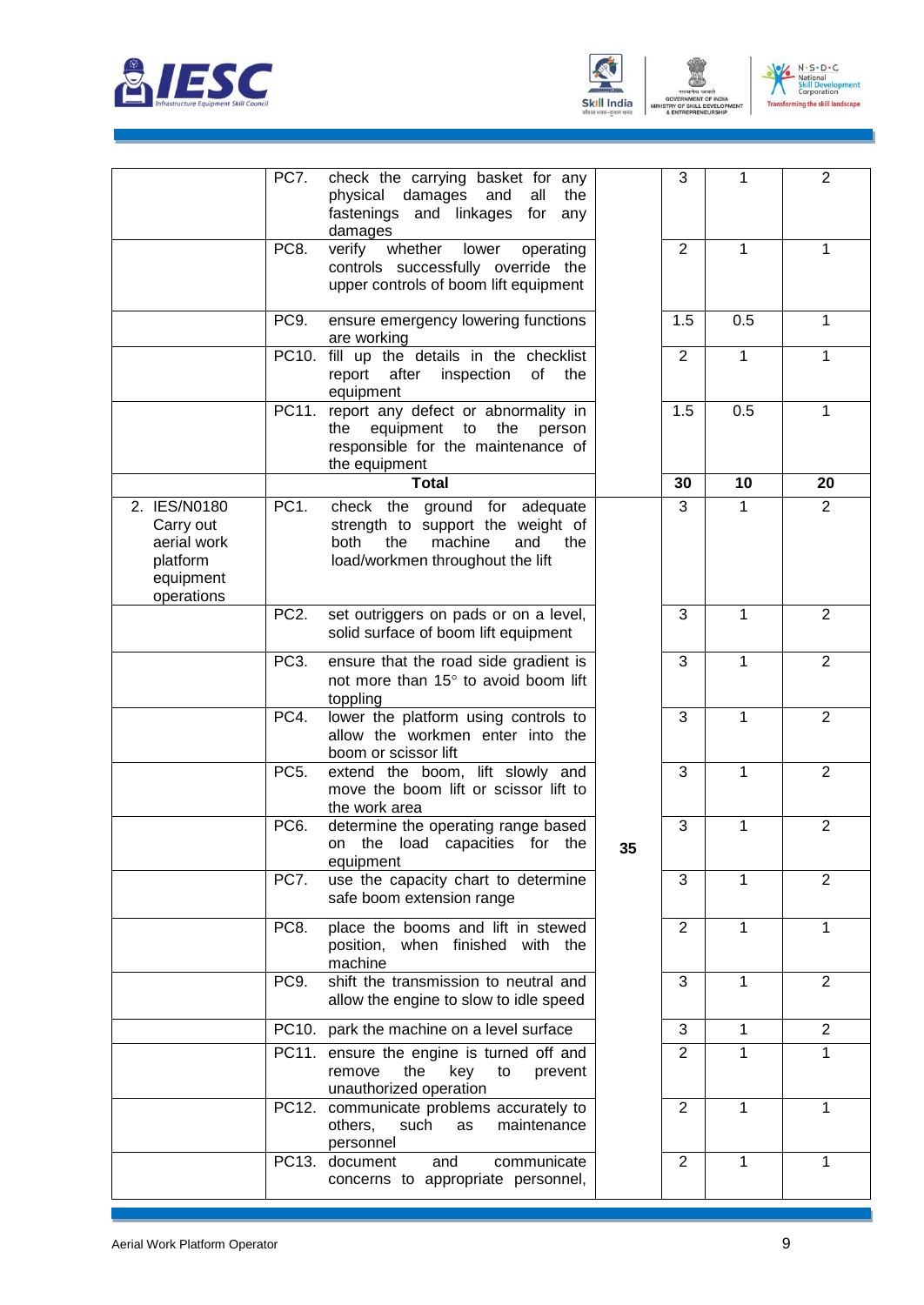![](_page_12_Picture_0.jpeg)

![](_page_12_Picture_1.jpeg)

![](_page_12_Picture_2.jpeg)

ENT

|                                                                                                       |                   | such as supervisor, mechanic                                                                                                                                  |    |                |             |                |
|-------------------------------------------------------------------------------------------------------|-------------------|---------------------------------------------------------------------------------------------------------------------------------------------------------------|----|----------------|-------------|----------------|
|                                                                                                       |                   | <b>Total</b>                                                                                                                                                  |    | 35             | 13          | 22             |
| 3. IES/N0181<br>Carry out<br>maintenance<br>and<br>troubleshootin<br>g of the aerial<br>work platform | PC <sub>1</sub> . | determine the right service schedule<br>by tracking machine operating hours                                                                                   |    | 2.5            | 0.5         | $\overline{2}$ |
|                                                                                                       | PC <sub>2</sub> . | check if all the plates are attached to<br>the vehicle                                                                                                        |    | 1.5            | 0.5         | 1              |
|                                                                                                       | PC3.              | replenish lubricants and fluids as per<br>the running of the machine or as per<br>the schedule                                                                |    | $\overline{2}$ | 0.5         | 1.5            |
|                                                                                                       | PC4.              | dispose of waste lubricating oils, anti-<br>freeze and hydraulic fluids according<br>to local regulations or take them to a<br>recycling center for disposal. |    | 2              | 0.5         | 1.5            |
|                                                                                                       | PC <sub>5</sub> . | check battery levels and condition of<br>the terminals and carry out minor<br>adjustments if required                                                         |    | 1              | $\mathbf 0$ | 1              |
|                                                                                                       | PC <sub>6</sub> . | fill the fuel tank to prevent water<br>from condensing in the tank                                                                                            |    | $\mathbf{1}$   | $\mathbf 0$ | 1              |
|                                                                                                       | PC7.              | ensure that no maintenance task on<br>engine is performed<br>the<br>when<br>running or still hot                                                              | 20 | 1.5            | 0.5         | 1              |
|                                                                                                       | PC8.              | ensure the main is turned off from<br>panel completely before carrying out<br>maintenance work on the equipment                                               |    | 1              | 0           | 1              |
|                                                                                                       | PC9.              | ensure that appropriate tools are<br>used while troubleshooting                                                                                               |    | 1              | 0           | 1              |
|                                                                                                       |                   | PC10. diagnose the problem and identify<br>appropriate repair procedures                                                                                      |    | 1.5            | 0.5         | 1              |
|                                                                                                       | PC11              | report defects precisely to the<br>supervisor if beyond scope of the role                                                                                     |    | 1.5            | 0.5         | 1              |
|                                                                                                       |                   | PC12. dispose waste as per the guidelines<br>of the site/ organization                                                                                        |    | 1.5            | 0.5         | 1              |
|                                                                                                       |                   | PC13. follow reporting procedures as laid<br>down by the employer                                                                                             |    | $\mathbf{1}$   | 0.5         | 0.5            |
|                                                                                                       |                   | PC14. complete all documentation as per<br>the prescribed standards in a timely<br>manner                                                                     |    | 1              | 0.5         | 0.5            |
|                                                                                                       |                   | <b>Total</b>                                                                                                                                                  |    | 20             | 5           | 15             |
| 4. IES/N7601<br>Comply with<br>worksite health<br>and safety<br>guidelines                            | PC <sub>1</sub> . | comply with safety, health, security<br>and environment related regulations/<br>guidelines at the work site                                                   | 15 | 1.5            | 0.5         | 1              |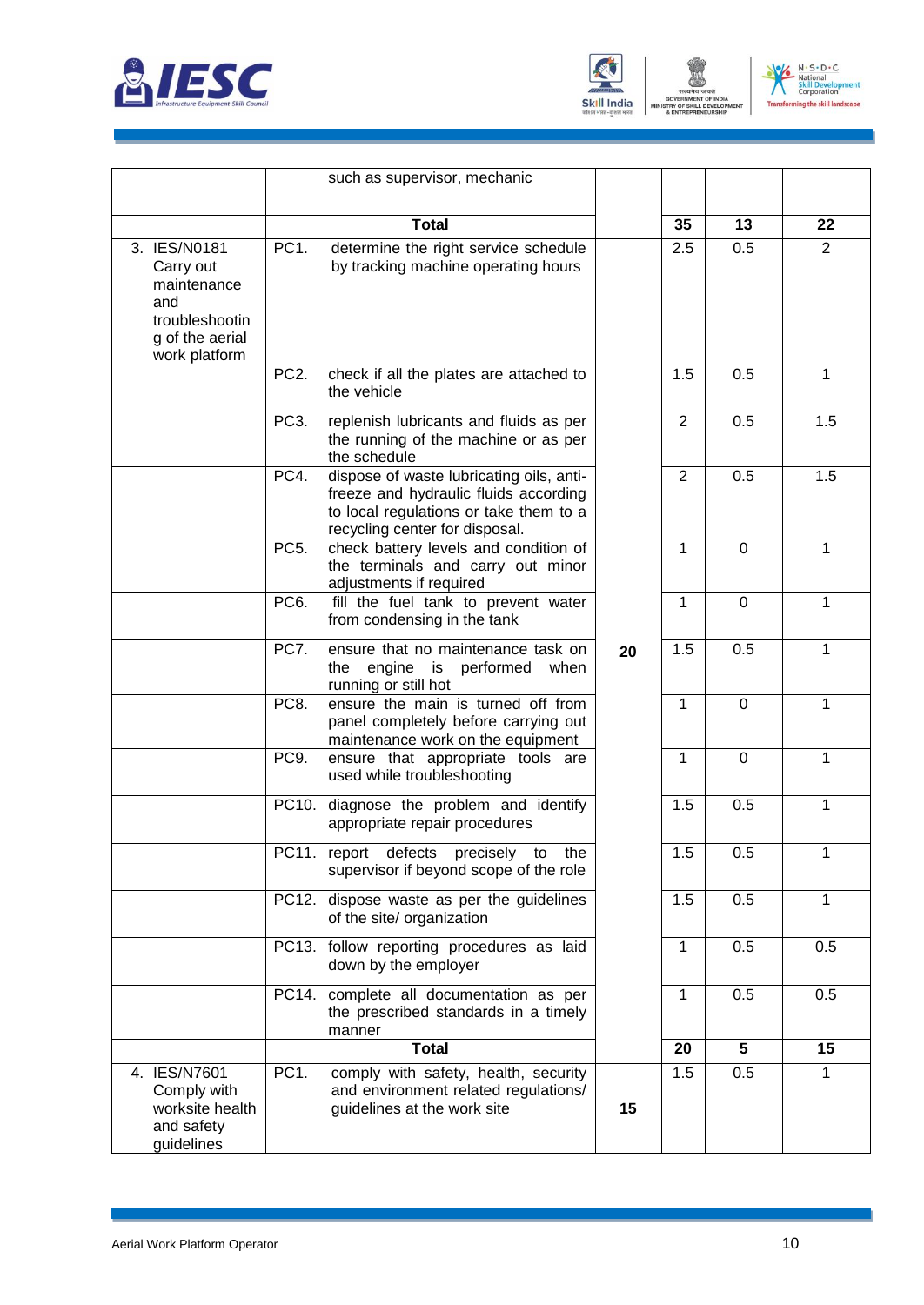![](_page_13_Picture_0.jpeg)

![](_page_13_Picture_1.jpeg)

![](_page_13_Picture_2.jpeg)

| PC2.<br>use Personal Protective Equipment<br>(PPE) and other safety gear as<br>applicable to the equipment and the<br>worksite                                             | 2.5 | 0.5 | $\overline{2}$ |
|----------------------------------------------------------------------------------------------------------------------------------------------------------------------------|-----|-----|----------------|
| PC3.<br>follow<br>safety<br>measures<br>during<br>operations to ensure that the health<br>and safety of self or others (including<br>members of the public) is not at risk | 2   | 1   | 1              |
| PC4.<br>carry out operations as per the<br>manufacturer's and worksite related<br>health and safety guidelines                                                             | 1.5 | 0.5 | 1              |
| PC5.<br>handle the transport, storage and<br>disposal of hazardous materials and<br>waste in compliance with worksite<br>health, safety and environmental<br>guidelines    | 1.5 | 0.5 | 1              |
| fire<br>PC6.<br>operate various<br>grades<br>of<br>extinguishers, as applicable                                                                                            | 1.5 | 0.5 | 1              |
| PC7.<br>support in administering basic first aid<br>report to concerned<br>and<br>team<br>members, as required, in case of an<br>accident                                  | 1.5 | 0.5 | 1              |
| PC8.<br>respond promptly and appropriately to<br>an accident/ incident or emergency<br>situation, within limits of role and<br>responsibility                              | 1.5 | 0.5 | 1              |
| record and report details related to<br>PC9.<br>operations, incidents or accidents, as<br>applicable                                                                       | 1.5 | 0.5 | 1              |
| <b>Total</b>                                                                                                                                                               | 15  | 5   | 10             |
| <b>Grand Total</b>                                                                                                                                                         | 100 | 33  | 67             |

| <b>Optional NOS</b>                                                                                |                   |                                                                                                                            |                              |                  |               | <b>Marks Allocation</b>          |  |
|----------------------------------------------------------------------------------------------------|-------------------|----------------------------------------------------------------------------------------------------------------------------|------------------------------|------------------|---------------|----------------------------------|--|
| <b>Total Marks: 50</b><br><b>Assessment</b><br><b>Assessment Criteria for outcomes</b><br>outcomes |                   |                                                                                                                            | <b>Total</b><br><b>Marks</b> | Out<br><b>of</b> | <b>Theory</b> | <b>Skill</b><br><b>Practical</b> |  |
| 1. IES/N0182<br>Operate and<br>maintain<br>telescopic<br>handler<br>equipment                      | PC1.              | check seat belt for damage, replace<br>belt if frayed or cut webbing,<br>damaged buckles or loose mounting<br>hardware     |                              | 1.5              | 0.5           |                                  |  |
|                                                                                                    | PC <sub>2</sub> . | check<br>the<br>switches,<br>gauges,<br>joysticks, horns and controls for<br>proper condition                              | 50                           | 1.5              | 0.5           | 1                                |  |
|                                                                                                    | PC <sub>3</sub> . | check for frame level indicator and<br>window glass for damages                                                            |                              | 1.5              | 0.5           | 1                                |  |
|                                                                                                    | PC4.              | check all the lighting systems for<br>proper working condition                                                             |                              | 1.5              | 0.5           | 1                                |  |
|                                                                                                    | PC <sub>5</sub> . | check the ground for adequate<br>strength to support the weight of both<br>the machine and the load throughout<br>the lift |                              | 1.5              | 0.5           | 1                                |  |